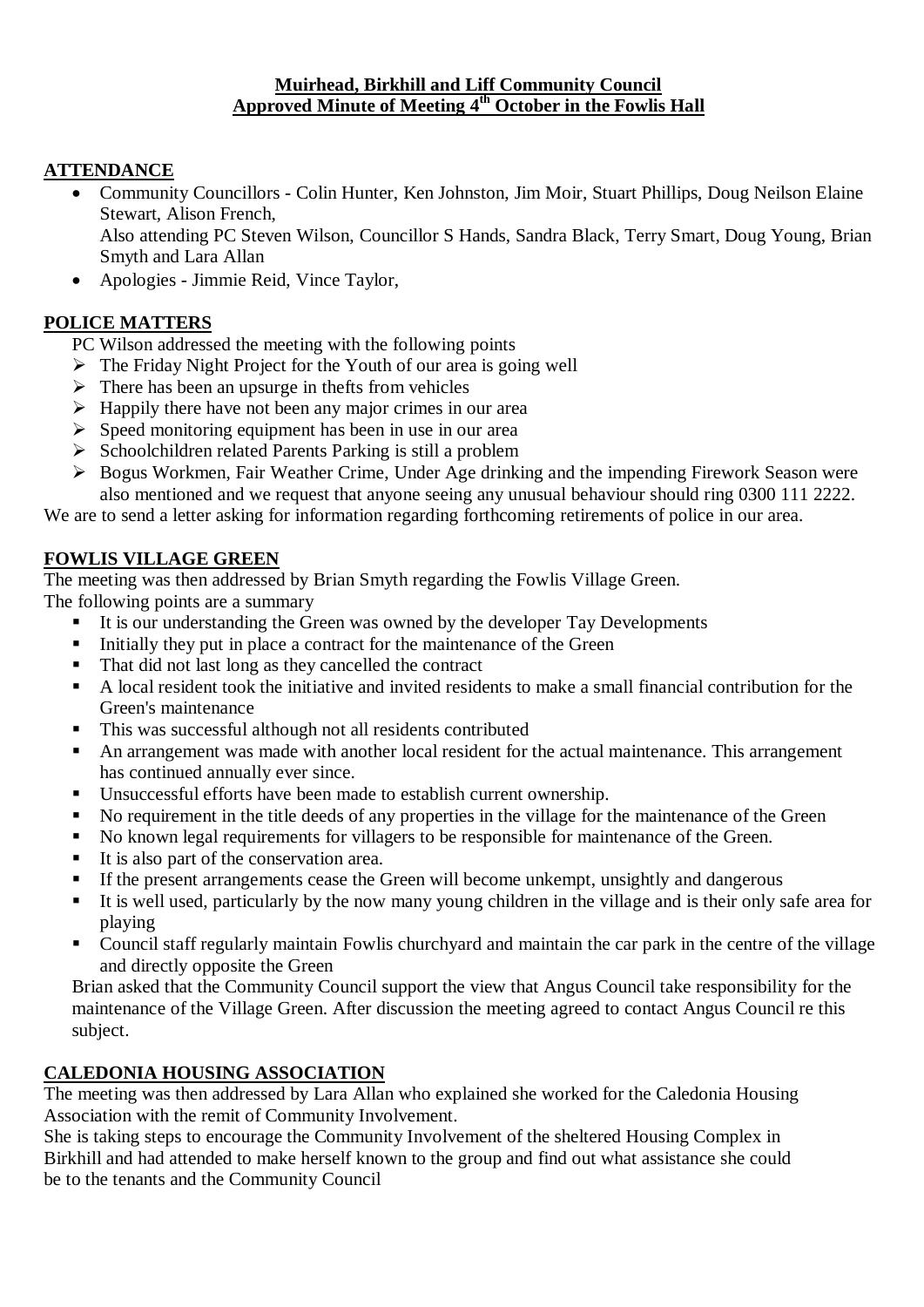#### **MINUTE OF MEETING 6 th September**

#### **Adoption Proposed**: - Jim Moir **Seconded**: - S Philips

#### **SCHOOL BUSES**

- **Birkhill Primary –** Ongoing
- **Piperdam** a Bus Shelter has been provided
- **Parent Parking -** Both locations, the school and Piperdam, are still experiencing problems

## **WARD FUNDING**

- **Interpretive Sign** Ongoing
- **Notice Boards** The minutes are now being distributed on various Notice Boards throughout our area and we have permission to erect a new board at the Co-Op garage and are exploring the acquisition of funding.
- Dog Bin We are to request an additional Dog Bin to be positioned on the path between the Betts Houses leading into Backmuir Drive
- Decision has been made on various other items and we hope to have these in place in the near future

## **RECYCLING**

• **Millennium Hall Recycling Area** – We hope to have screening added after other works take place

# **PARKS**

- **Birkhill Park Drainage** A design for new additional drainage is being prepared
- Fields in Trust Ongoing
- **Clinkerheel Park** Awaiting news from Angus Council re next years budget for repairs

#### **FINANCE**

A request for reimbursement of expenses has been lodged with Angus council

#### **PIPERDAM**

- **Gates on Core Path:** A meeting is to take place on  $10<sup>th</sup>$  of October
- **North Side of Osprey Road:** Ongoing
- **Fire Hydrants:**  Ongoing Doug Neilson to investigate
- **Waste Tankers**:-An upgrade to the Pumping station is to taking place
- **Scottish Water Annual Consultative Meeting –** At this meeting it was stated that the Piperdam water pressure was now above standard. Our representative stated that, at times of high demand the pressure dropped below the standard required. Residents who are affected are asked to contact Scottish Water (and the Community Council) and explain their problems.
- **New Chalets -** It was stated that new foundations are evident
- **Biomass Plant** We have been asked to investigate the emissions Cllr Hands to follow up

# **MISCELLANEOUS**

- **Review of the Scheme for Community Councils –** Ongoing**,** this may increase the total number of Community Councillors allocated to our Council and create various changes
- **Angus Licensing Forum** A meeting to take place on 21<sup>st</sup> November

# **LIFF**

- Dog Fouling: Ongoing, however the Waste Bin outside the school is available for dog walkers to deposit their waste in
- **Speeding Traffic:**  Speed monitoring equipment has been in use in this area
- **Pavement** We are to ask Angus Council to investigate the installation of a pavement between the crossroads and Liff Park to complete the "Walk To School" route